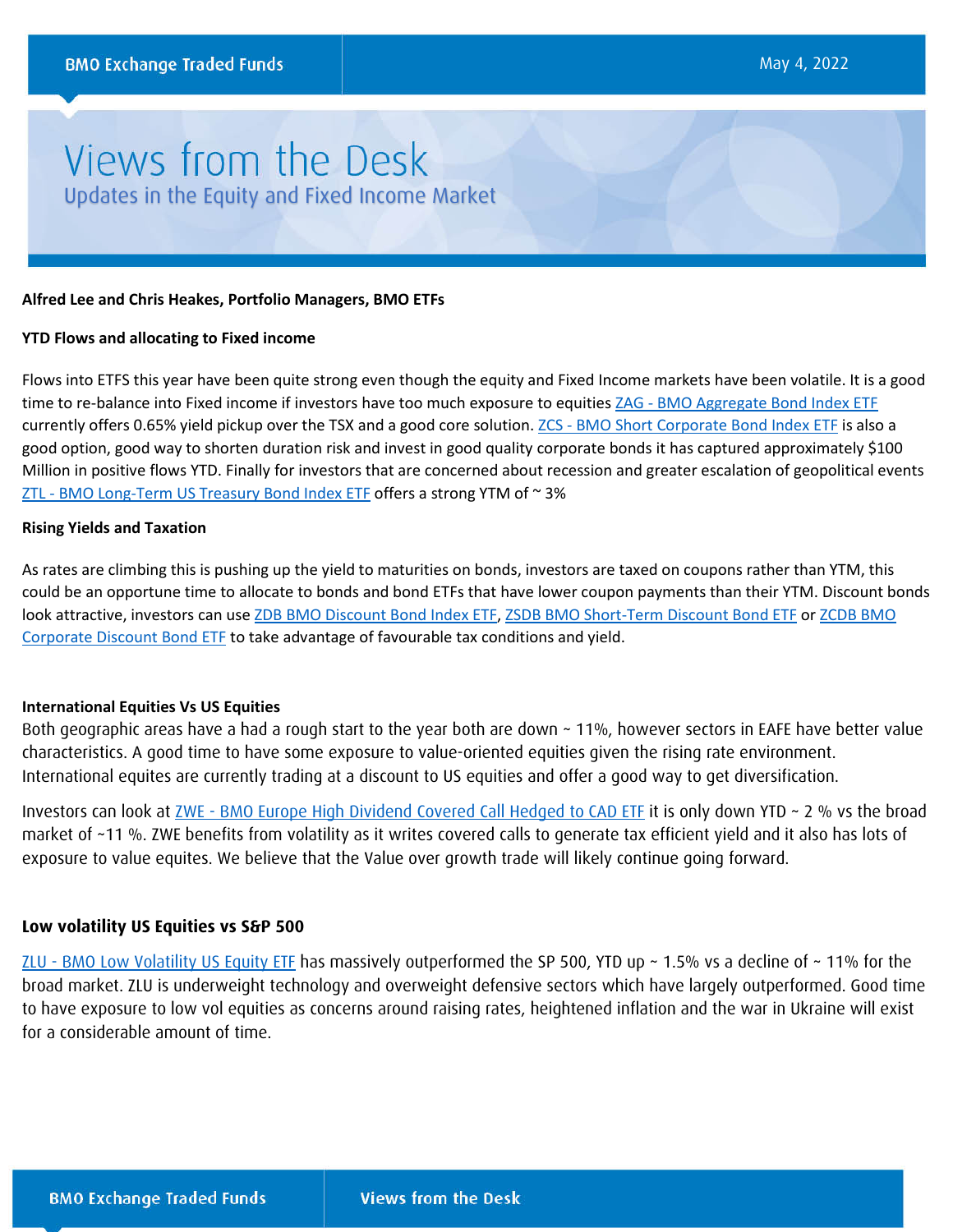# Views from the Desk Updates in the Equity and Fixed Income Market

## **REITS in Canada**

REITS in Canada are down about 8% YTD largely reacting to interest rate movements and higher carrying costs for REIT equities. However, as lockdowns are largely lifted across the country office and retail stand to benefit greatly as more people return to the norm. Investors can use ZRE - [BMO Equal Weight REITs Index ETF](https://www.bmo.com/gam/ca/advisor/products/etfs?fundUrl=/fundProfile/ZRE#fundUrl=%2FfundProfile%2FZRE) to get an equal weight approach to different types of REITS in Canada and a strong yield of ~ 4.3%, current sell off is likely overdone.

BMO ETF podcasts are also available on





### Source: Bloomberg, All returns and data points May, 2022.

Any statement that necessarily depends on future events may be a forward-looking statement. Forward-looking statements are not guarantees of performance. They involve risks, uncertainties, and assumptions. Although such statements are based on assumptions that are believed to be reasonable, there can be no assurance that actual results will not differ materially from expectations. Investors are cautioned not to rely unduly on any forward-looking statements. In connection with any forward-looking statements, investors should carefully consider the areas of risk described in the most recent simplified prospectus. The viewpoints expressed by the Portfolio Manager represents their assessment of the markets at the time of publication. Those views are subject to change without notice at any time without any kind of notice. The information provided herein does not constitute a solicitation of an offer to buy, or an offer to sell securities nor should the information be relied upon as investment advice. Past performance is no guarantee of future results. The statistics in this update are based on information believed to be reliable but not guaranteed. This communication is intended for informational purposes only. This article is for information purposes. The information contained herein is not, and should not be construed as, investment, tax or legal advice to any party. Investments should be evaluated relative to the individual's investment objectives and professional advice should be obtained with respect to any circumstance. The BMO ETFs or securities referred to herein are not sponsored, endorsed or promoted by MSCI Inc. ("MSCI"), and MSCI bears no liability with respect to any such BMO ETFs or securities or any index on which such BMO ETFs or securities are based. The prospectus of the BMO ETFs contains a more detailed description of the limited relationship MSCI has with BMO Asset Management Inc. and any related BMO ETFs.

Commissions, management fees and expenses (if any) all may be associated with investments in exchange traded funds. Please read the ETF Facts or prospectus before investing. Exchange traded funds are not guaranteed, their values change frequently, and past performance may not be repeated.

For a summary of the risks of an investment in the BMO ETFs, please see the specific risks set out in the prospectus. BMO ETFs and ETF series trade like stocks, fluctuate in market value and may trade at a discount to their net asset value, which may increase the risk of loss. Distributions are not guaranteed and are subject to change and/or elimination. BMO ETFs are managed by BMO Asset Management Inc., which is an investment fund manager and a portfolio manager, and a separate legal entity from Bank of Montreal. ®/™Registered trade-marks/trade-mark of Bank of Montreal, used under licence